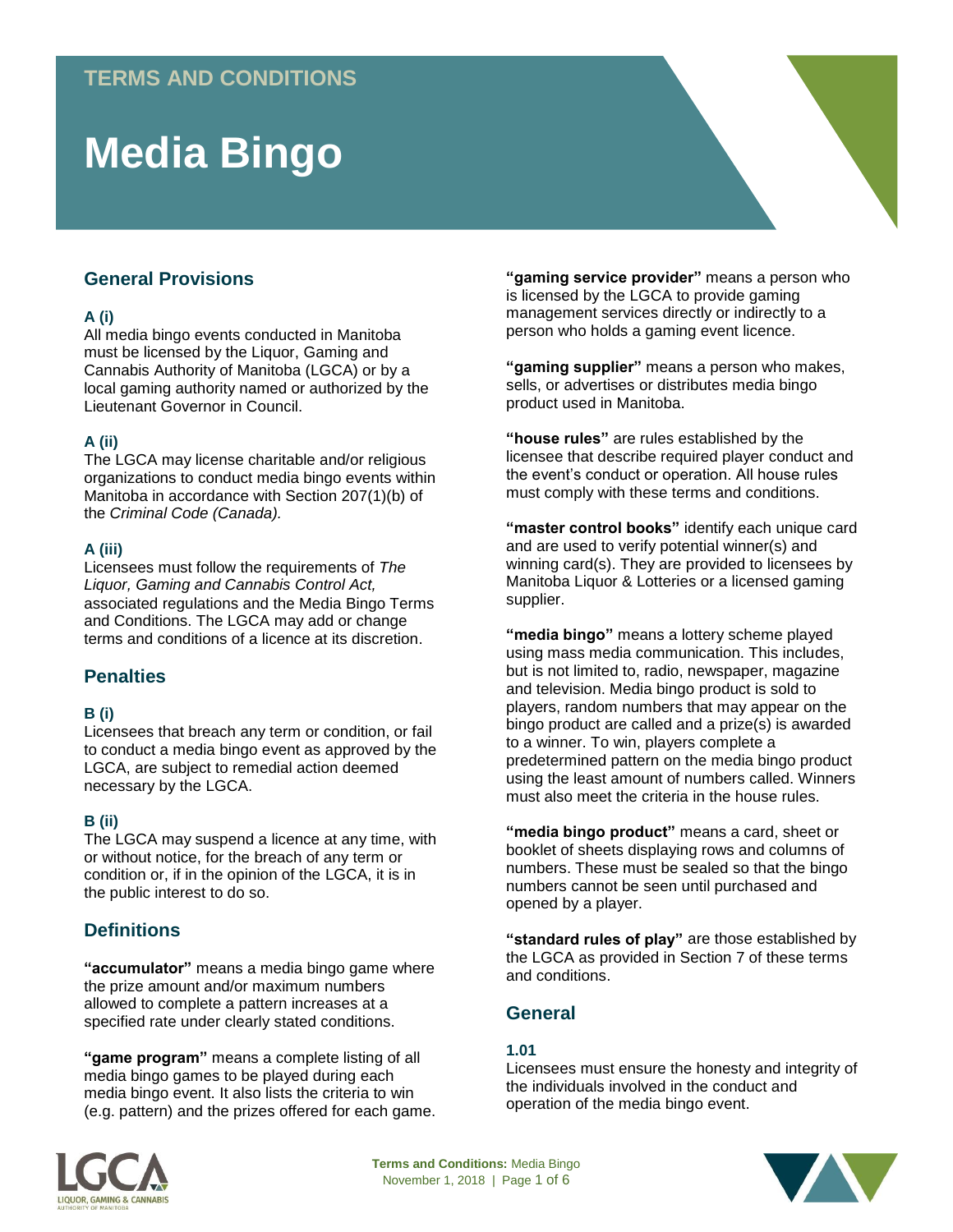# **1.02**

Licensees must notify the LGCA without delay about anything that has, is or is likely to compromise the honest conduct and management of their media bingo event.

# **1.03**

The LGCA and its representatives may, at any time before, during or after the media bingo event, audit or inspect anything related to the media bingo event. This includes, but is not limited to, event facilities, buildings, equipment, expenses, documents, records, sales agents or retailers used for the sale of media bingo product and recipients of funds.

## **1.04**

The LGCA and its representatives must be given free access at all times and must be allowed to remove anything they consider relevant to the media bingo event for inspection, examination or audit.

## **1.05**

Applicants must identify all gaming service providers, gaming suppliers and the types of services and media bingo product on the application. The LGCA will determine if these service providers and gaming suppliers require licensing.

## **1.06**

Licensees must not do business with a gaming service provider or gaming supplier that is not licensed, if the LGCA has determined that licensing is required.

## **1.07**

Licensees cannot assign the conduct or management of media bingo events to any gaming service provider on their behalf.

# **Use of Funds**

## **2.01**

Funds generated from media bingo events must be used for the advancement of education, religion, health or the relief of poverty, or they must benefit the community through the promotion of sport, recreation, culture or any other area considered appropriate by the LGCA.

## **2.02**

An organization using media bingo funds to purchase, build or renovate real property must ensure the proceeds from the subsequent sale, mortgaging or other disposition of that property (at least an amount equal to the value of funds raised



by the media bingo events) are used for a charitable or religious purpose.

## **2.03**

An organization using media bingo funds to purchase, build or renovate property owned by the licensee must have a dissolution clause that comes into effect should the organization fold or wind up. This clause must be included as a specific provision for distribution of assets in the organization's constitution and/or in its articles of incorporation to ensure the organization's assets are used for charitable purposes upon dissolution.

## **2.04**

An organization using funds for a future capital project may place media bingo funds into an interest-bearing investment or bank account until the organization has sufficient funds to begin the project. Special reporting is required while the funds are invested outside of the organization's lottery account.

# **Fees and Expenses**

## **3.01**

Licence fees are set by the LGCA and must be submitted as required.

## **3.02**

Licensees that own the premises or the media outlet in which their media bingo event takes place, cannot deduct rent or any media-use charges (e.g. air time) as an expense.

# **Licence Applications**

## **4.01**

Applicants must provide all information required on the application form. In addition, the LGCA may request any other information it deems necessary.

## **4.02**

The application for a media bingo licence must include:

- a) the method of distributing and selling media bingo product;
- b) the method of tracking and re-circulating unsold media bingo product;
- c) the method of collecting and recording receipts;
- d) the amount of commissions paid to sales agents or retailers;
- e) administrative expenses; and,
- f) any imprinting intended to be used on the media bingo product.

**Terms and Conditions:** Media Bingo November 1, 2018 | Page 2 of 6

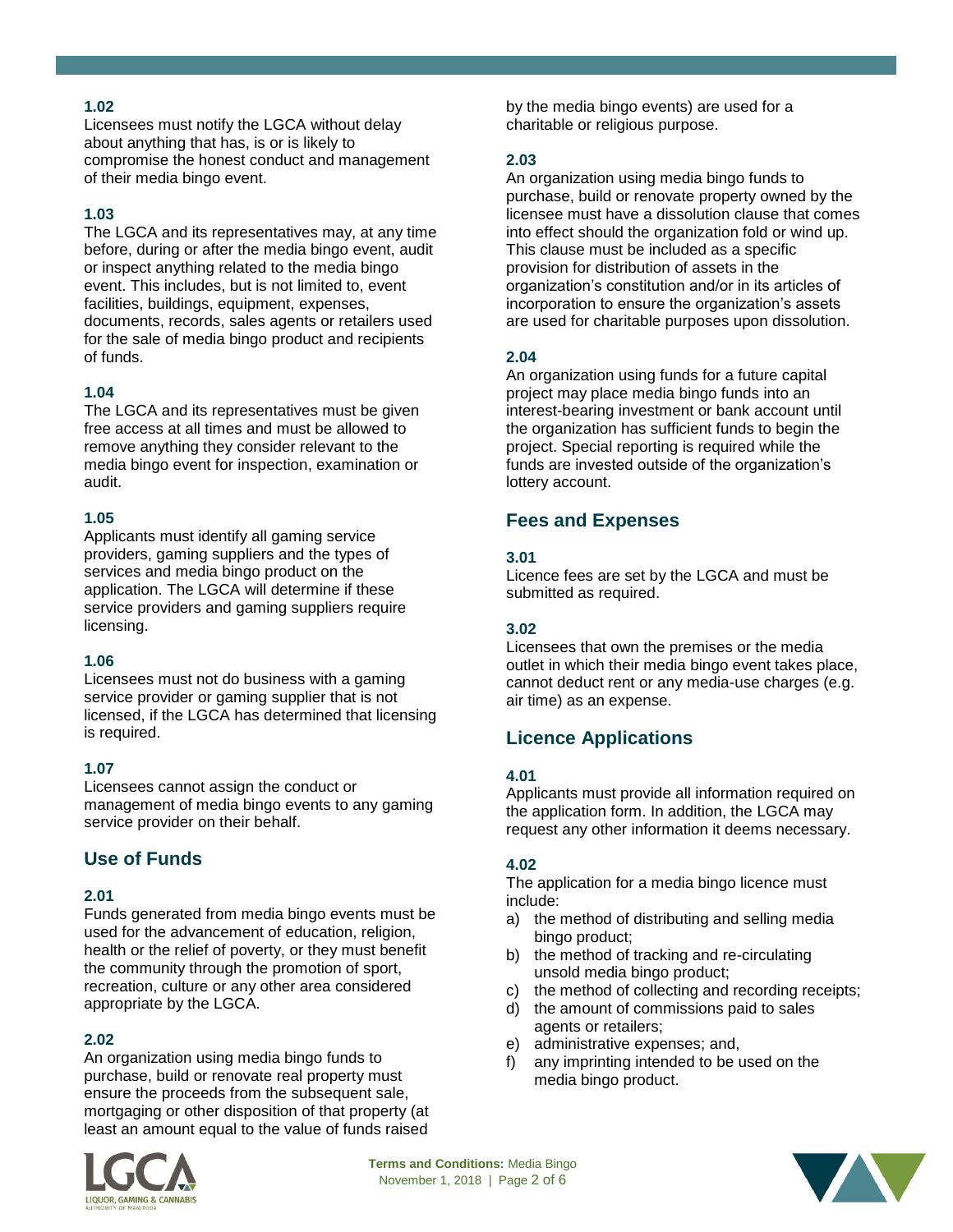# **4.03**

The LGCA may limit the number of events held by a licensee during any specific time period.

## **4.04**

A licence to conduct media bingo events will generally be granted to a single organization. This organization must retain full responsibility for the operation of each media bingo event. Partnerships or associations of two or more licensable organizations will be considered.

## **4.05**

Applicants must ensure enough funds are available to award all prizes offered. Applicants may be required to provide a prize guarantee in a form satisfactory to the LGCA.

## **4.06**

Licensees or applicants may ask in writing for an exemption from any term or condition and must satisfy the LGCA that compliance with that term or condition would cause them unreasonable hardship.

# **Product and Equipment**

## **5.01**

Media bingo equipment must be in good working order and is subject to inspection and approval by the LGCA.

## **5.02**

All media bingo product must be purchased from Manitoba Liquor & Lotteries or a licensed gaming supplier.

## **5.03**

Licensees or applicants that wish to use media bingo product supplied by a licensed gaming supplier other than Manitoba Liquor & Lotteries must submit the product for approval by the LGCA. This product cannot be used unless the LGCA approves.

## **5.04**

Media bingo product and supplies must be securely stored.

## **5.05**

Tampering with media bingo product is prohibited.

## **5.06**

Media bingo product must not be sold or exchanged between licensees.

# **5.07**

Media bingo product must be sealed so that the bingo numbers cannot be seen until purchased and opened by a player.

## **5.08**

When a licence is suspended or cancelled by the LGCA, all media bingo product will be confiscated by the LGCA.

## **5.09**

Multiple or discounted prices are only allowed for media bingo product if a method of ensuring financial accountability is provided in writing by the applicant and approved in writing by the LGCA.

## **5.10**

The outside of the sealed media bingo paper or the envelope containing the media bingo paper must include:

- a) the licence number issued by the LGCA;
- b) the licensee's name, address and telephone number;
- c) the number of faces and selling price;
- d) the game number or date; and,
- e) any other information approved or directed by the LGCA.

# **Conduct**

## **6.01**

A media bingo licence may not be transferred, assigned, lent or borrowed.

## **6.02**

Licensees must post or make available the following for each media bingo event:

- a) a copy of the current licence;
- b) all posters provided by the LGCA; and
- c) any other information required by the LGCA.

## **6.03**

Copies of the following must be available in a way directed by the LGCA for each media bingo event:

- a) the game program;
- b) house rules, including those specified in 7.01; and,
- c) the LGCA Standard Rules of Play (as set out in Section 7).

## **6.04**

Individuals directly involved in the conduct, management or operation of a media bingo event may not play at that event.

## **6.05**

Gaming service providers that are licensed by the LGCA to assist licensees with the operation of



**Terms and Conditions:** Media Bingo November 1, 2018 | Page 3 of 6

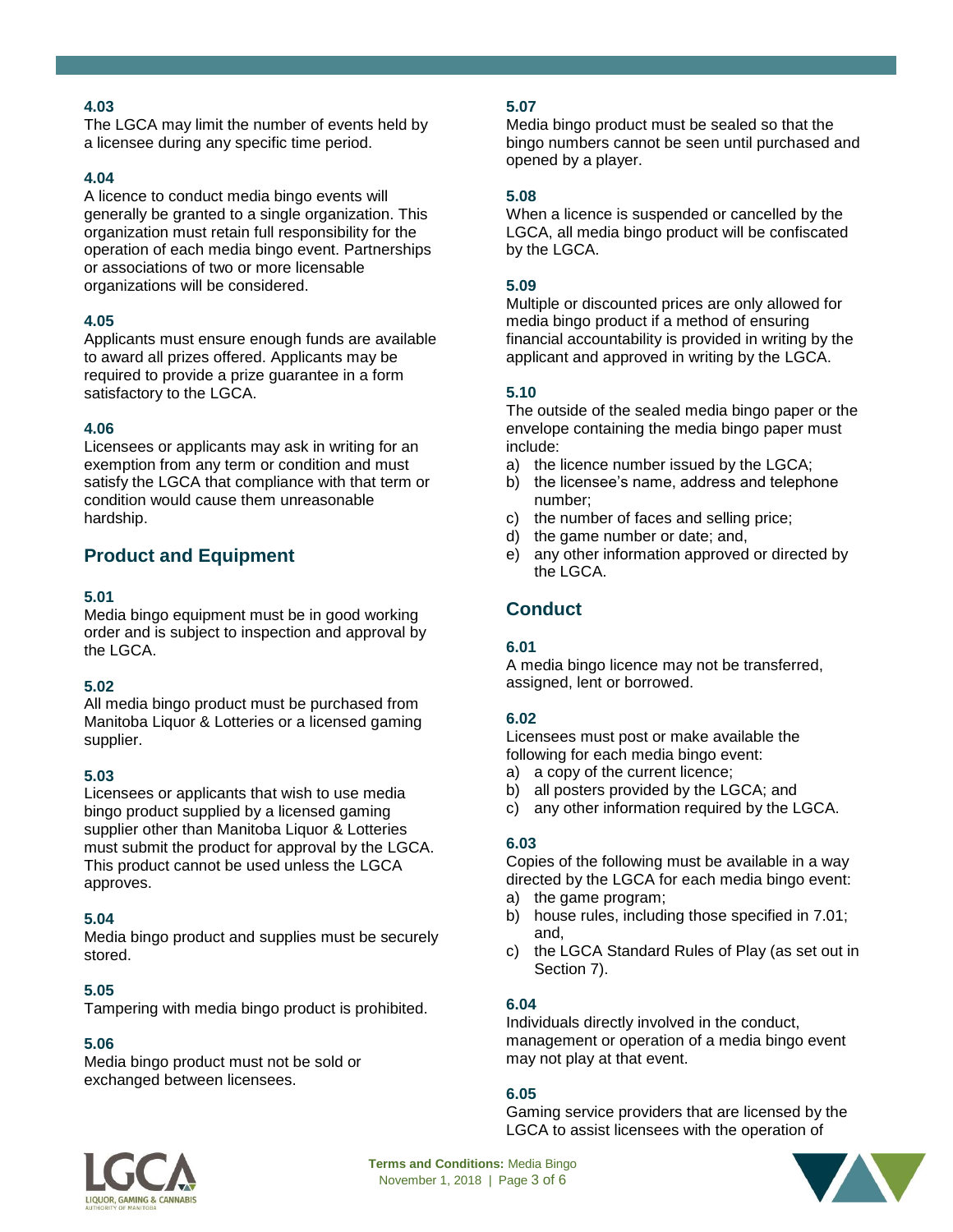media bingo events must not play at any event as long as their contract with the licensee is in effect.

## **6.06**

The approved application, the Media Bingo Terms and Conditions and the approved rules are part of the licence. Any change must be applied for and approved in writing by the LGCA before being advertised or implemented. All approved amendments must be available at each event.

## **6.07**

Media bingo events may only be held in the location and on the date and time specified on the licence or any subsequently-approved amendment.

## **6.08**

Accumulators must not be changed in any way unless the changes are applied for in writing by the licensee and approved in writing by the LGCA. Approved changes must be advertised before the changes are implemented.

# **6.09**

Licensees planning to stop operating their media bingo events for more than 90 days must give away any existing accumulator at the last scheduled event before closing, unless otherwise approved by the LGCA.

## **6.10**

Licensees planning to stop operating their media bingo events must notify the LGCA in writing of:

- a) the last scheduled event date; and,
- b) the method of giving away existing accumulators.

## **6.11**

Licensees must ensure advertising accurately reflects the approved licence and includes the organization's name and licence number. Advertising of prizes must identify any applicable restrictions.

## **6.12**

Licensees must not sell media bingo product outside Manitoba, and must not advertise media bingo events outside Manitoba.

## **6.13**

Licensees may accept orders for product through a website under the following conditions:

- a) Credit card information may be collected online, but the completion of the payment process online is not allowed.
- b) Online ordering cannot be the sole method offered.
- c) Immediate confirmation of the order may be done electronically, but actual product must be delivered by mail or in-person to the purchaser.
- d) Only orders placed within Manitoba may be processed.

# **Standard Rules of Play**

## **7.01**

House rules are part of the licence, must be compliant with the Media Bingo Terms and Conditions, and must identify:

- a) how to obtain a list of bingo numbers called;
- b) the criteria to win any game or prize, including accumulator and consolation prizes;
- c) the method and time limit to declare a possible winner;
- d) the method and time limit to claim the prize; and,
- e) the procedure for handling any media transmission or telephone failures.

# **7.02**

The sale of all media bingo product must stop prior to any numbers being called for the event.

## **7.03**

All potential winning cards must be verified by comparing the control number located in the centre (free space) of the card to the appropriate master control book.

## **7.04**

When at least one player has been identified as a potential winner, no more numbers need to be called.

# **7.05**

The player(s) correctly completing the required pattern in the least amount of numbers called and meeting the criteria to win as stated in the house rules, will be declared the winner(s).

## **7.06**

Potential winners must present their card within the time limit stated in the house rules to claim a prize.

# **Prizes and Winners**

## **8.01**

Media bingo product must not be awarded or given away as a bonus or prize, unless a way of ensuring financial accountability is approved by the LGCA.



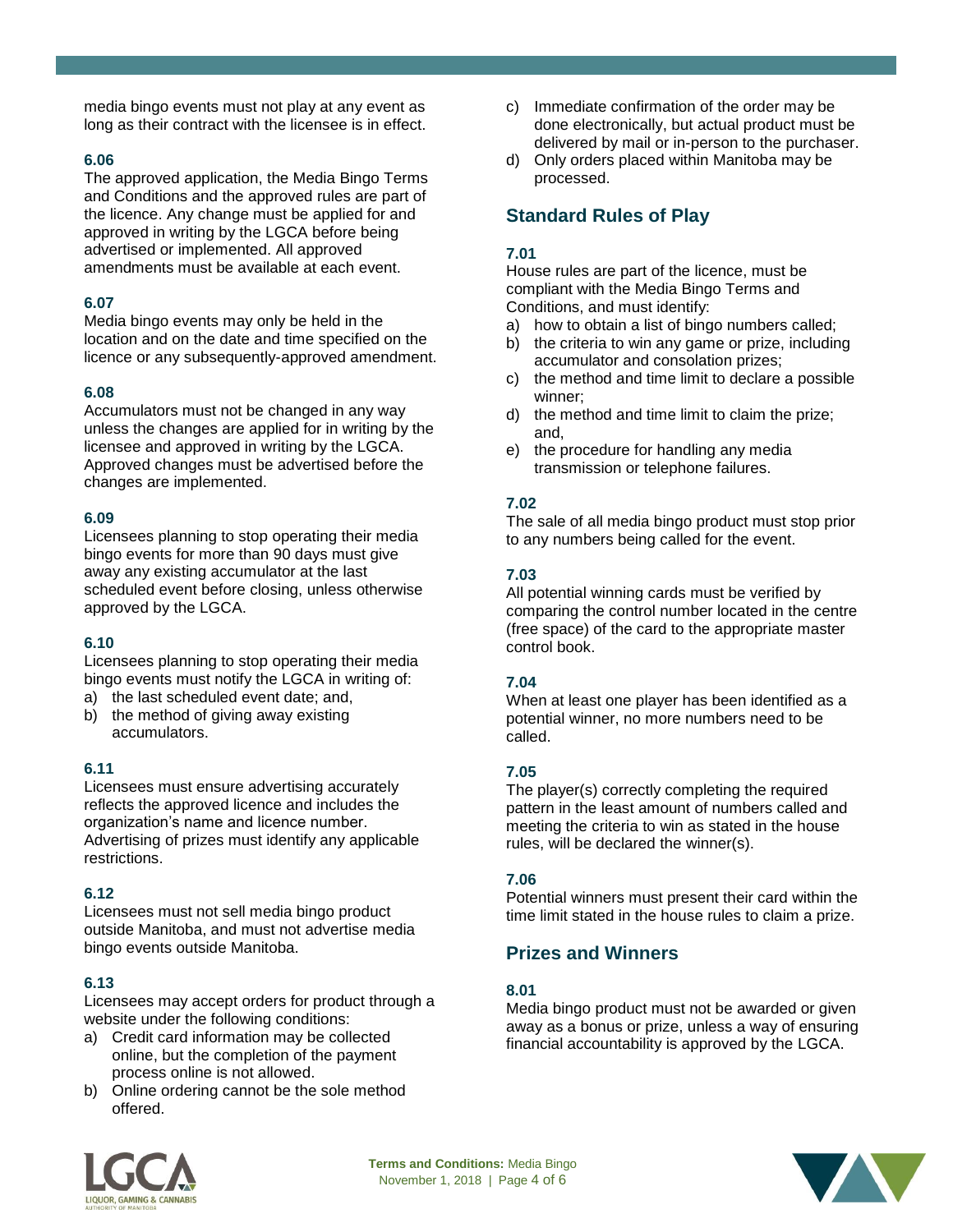## **8.02**

Licensees must identify the method of awarding a merchandise prize when there is more than one confirmed winner.

## **8.03**

Promotional prizes are allowed only if there is no charge or consideration, including the requirement to purchase product, for the chance to win.

## **8.04**

Cannabis cannot be given as a prize.

# **Records and Reporting**

## **9.01**

Licensees must maintain complete records of each media bingo event. These records must include, but are not limited to:

- a) sales and distribution records;
- b) records of potential winners; and,
- c) a list of each number called, in the order they were called, for each media bingo game.

#### **9.02**

Licensees must keep all records relating to the conduct and operation of media bingo events for at least three years after the expiration of the licence, unless otherwise approved in writing by the LGCA.

#### **9.03**

All media bingo revenue must be deposited immediately into a separate lottery bank account. This bank account must be separate from other organizational bank accounts and used for the sole purpose of depositing and disbursing funds earned by conducting LGCA-licensed events.

#### **9.04**

Licensees must make payments directly from their lottery bank account to the providers of goods and services and charitable purposes as approved by the LGCA. All forms of payment from the lottery bank account must be supported by invoices and/or receipts. Cash payments for expenses at an event are only allowed if they are supported by receipts that are attached to the applicable event sheet.

#### **9.05**

Licensees must submit required financial reports in an approved paper or electronic format. Reports must be complete and accurate and must include copies of all applicable bank statements.

## **9.06**

Within 60 days after the final event, licensees must:

- a) return all unused media bingo product to Manitoba Liquor & Lotteries, when the product was not a special order;
- b) ensure media bingo product is destroyed, when the product was a special order;
- c) disburse all funds as approved with the licence; and,
- d) submit required financial information on approved forms;

unless otherwise approved by the LGCA.

## **9.07**

Licensees must make available to the public on request, information regarding the charitable use of media bingo revenue.

#### **9.08**

Licensees must provide the LGCA with supporting documentation for the use of media bingo revenue upon request. This documentation must include, but is not limited to, invoice copies, receipts and written acknowledgements from each recipient.

#### **9.09**

Upon written request from the LGCA, licensees must provide an independent audited financial statement or financial review of its media bingo operations.